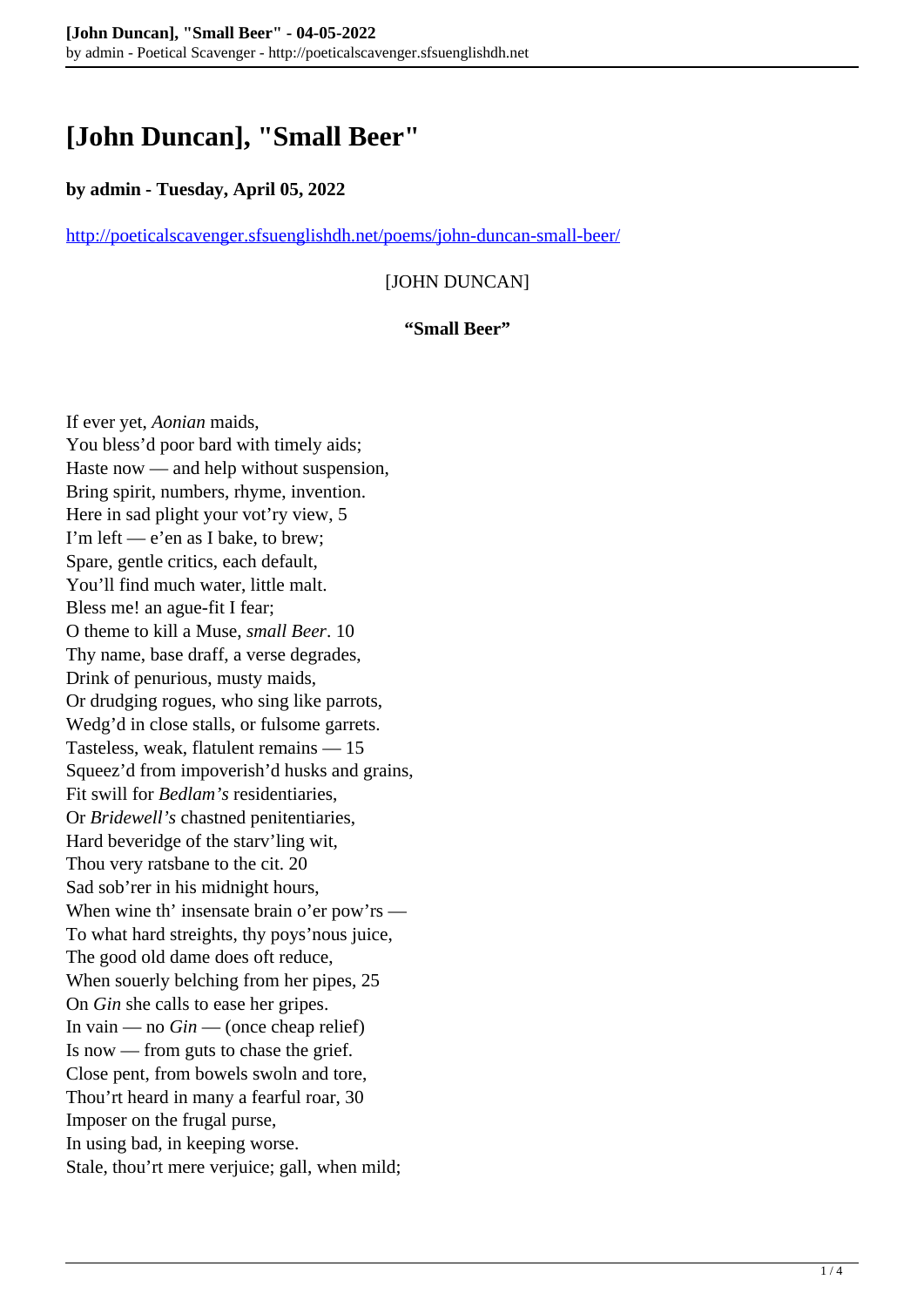At best thou'rt but good water spoil'd. Stay — some who own for truth my satire, 35 May yet accuse her of ill nature. For once (if Sire *Apollo* will A proof of genius and of skill) I'll act the casuist in my lays, In one line lash, with t'other praise. 40 *Small Beer*, cool, elegant, regale, Thou royal child of good *king Ale:* In massy tankard bright and stable, Oft brought up to the princely table; To temp'rance, chastity and quiet, 45 Rescuer of captivated reason, From trait'rous wine's effected treason! Oft known the deadly fever's flame, (By the scorch'd Patient crav'd) to tame; 50 To the sick wretch debar'd admission, Thro' envy of the sly Physician; Thee grateful Sailor's plenteous sip, Converted to ambrosial flipp. And thee, to heat, the good wife learns 55 (Safe junket for unfuddling bearns) With sugar, mingled sweet, and spice, The saving huswife's rare device; Dear to the school-boy's liqu'rish chops, In posset boil'd, or sugar sops; 60 Or by the alewife's cunning art, Work'd up in bottles fresh and smart, Thou'rt serv'd on holidays in glasses, Choice fare with 'prentice youths and lasses. Ah me! I'm at a sad extreme, 65 Quite, quite exhausted, rhyme and theme; Tir'd fancy lags, dull numbers droop; My muse, like barrel, all a-stoop, Creeps on her lees, runs thick and slow, Help, *Phoebus*! I'm a cup too low. 70

#### **NOTES:**

**Author** Attribution based on information provided by Emily Lorraine de Montluzin, *The Poetry of the Gentleman's Magazine, 1731-1800: An Electronic Database of Titles, Authors, and First Lines* (https://www.gmpoetrydatabase.org/db/).

**1** *Aonian maids* The Muses. Aonia is "a region of ancient Boeotia that contained the Helicon and Cithaeron mountains, sacred to the Muses" (*OED*).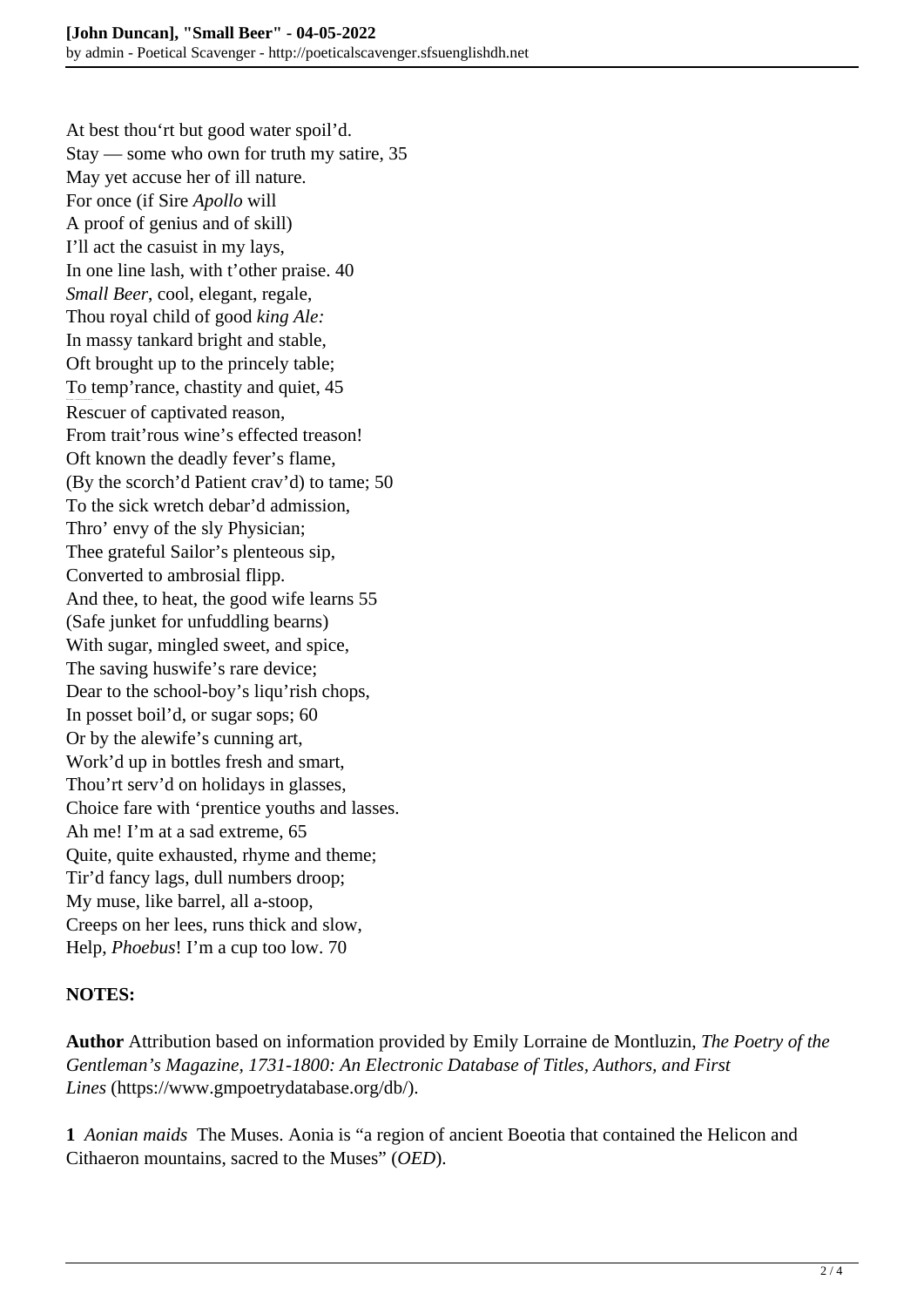*vot'ry* A devotee.

*ague-fit* "A state or bout of distress" (*OED*).

*draff* "Grains of malt after brewing" (*OED*).

*penurious* Poor.

*flatulent* "Generating or apt to generate gas in the alimentary canal" (*OED*).

 *swill* "Liquid, or partly liquid, food" typically given to pigs (*OED*); *Bedlam* The Hospital of St. Mary of Bethlehem, notorious mental asylum in the eighteenth century.

 *Bridewell* A London prison; *penitentiaries* Inmates.

*ratsbane* "Rat poison" (*OED*).

 *verjuice* "The acid juice of green or unripe grapes, crabapples, or other sour fruit" (*OED*); *gall* Here a type of "intensely bitter substance" (*OED*).

 *casuist* A person "who studies and resolves cases of conscience or doubtful questions regarding duty and conduct" (*OED*).

*sly* "Deceitful" (*OED*).

*ambrosial flipp* A delightful "mixture of beer and spirit sweetened with sugar and heated with a hot iron" (*OED*).

*bearns* Variation of "bairns," children.

*liqu'rish chops* "Fond of delicious fare" (*OED*).

*posset* **"**A drink made from hot milk curdled with ale, wine, or other liquor, flavoured with sugar, herbs, spices, etc." (*OED*).

*sugar sops* "A dish composed of steeped slices of bread, sweetened and sometimes spiced" (*OED*).

*lees* The sediment of alcoholic beverages in the barrel.

*Phoebus* "Apollo as the god of light or of the sun; the sun personified" *(OED).* 

## **Source:** *The Gentleman's Magazine***, vol. 7 (June 1737), p. 376. [Hathi Trust]**

*Edited by Rafe Abd Al Illah Kassim*